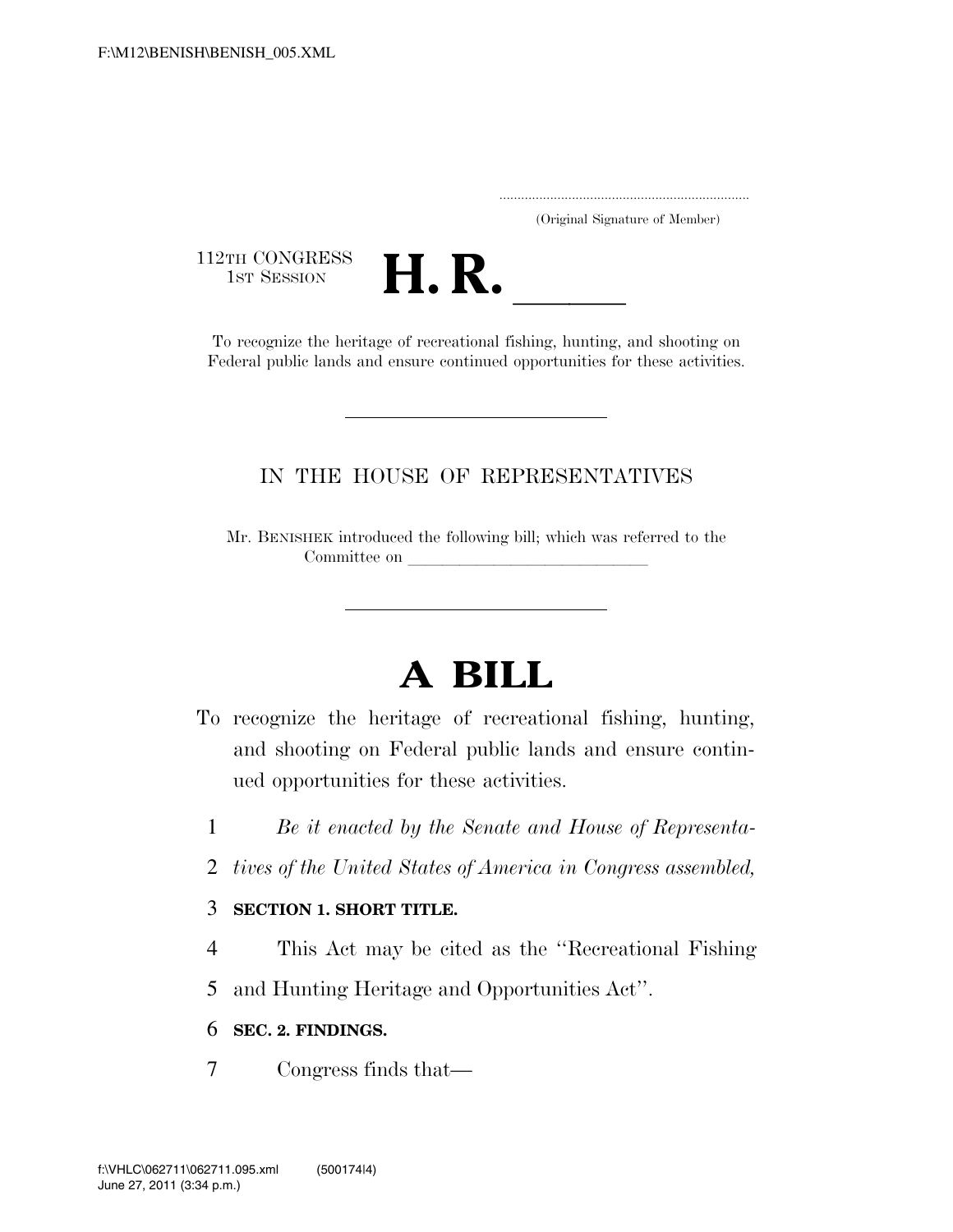$\mathfrak{D}$ 

 (1) recreational fishing and hunting are impor- tant and traditional activities in which millions of Americans participate; (2) recreational anglers and hunters have been

 and continue to be among the foremost supporters of sound fish and wildlife management and conserva-tion in the United States;

 (3) recreational fishing and hunting are envi- ronmentally acceptable and beneficial activities that occur and can be provided on Federal public lands and waters without adverse effects on other uses or users;

 (4) recreational anglers, hunters, and sporting organizations provide direct assistance to fish and wildlife managers and enforcement officers of the Federal Government as well as State and local gov- ernments by investing volunteer time and effort to fish and wildlife conservation;

 (5) recreational anglers, hunters, and the asso- ciated industries have generated billions of dollars of critical funding for fish and wildlife conservation, re- search, and management by providing revenues from purchases of fishing and hunting licenses, permits, and stamps, as well as excise taxes on fishing, hunt-ing, and shooting equipment that have generated bil-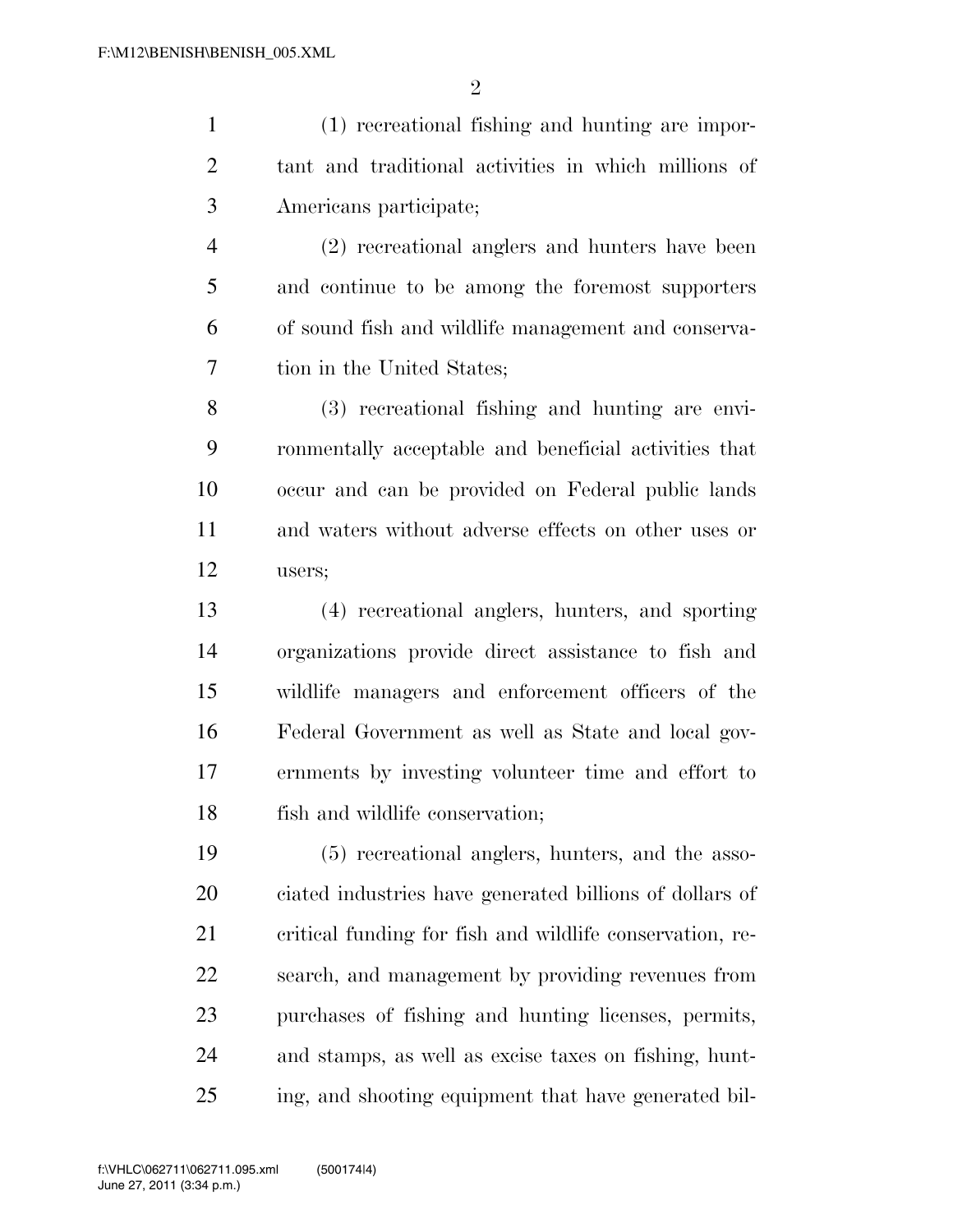lions of dollars of critical funding for fish and wild-life conservation, research, and management;

 (6) recreational shooting is also an important and traditional activity in which millions of Ameri- cans participate, safe recreational shooting is a valid use of Federal public lands, and participation in rec- reational shooting helps recruit and retain hunters and contributes to wildlife conservation;

 (7) opportunities to recreationally fish, hunt, and shoot are declining, which depresses participa- tion in these traditional activities, and depressed participation adversely impacts fish and wildlife con- servation and funding for important conservation ef-forts; and

 (8) the public interest would be served, and our citizens' fish and wildlife resources benefitted, by ac- tion to ensure that opportunities are facilitated to engage in fishing and hunting on Federal public land as recognized by Executive Order 12962, relat- ing to recreational fisheries, and Executive Order 13443, relating to facilitation of hunting heritage and wildlife conservation.

#### **SEC. 3. DEFINITION.**

- In this Act:
- (1) FEDERAL PUBLIC LAND.—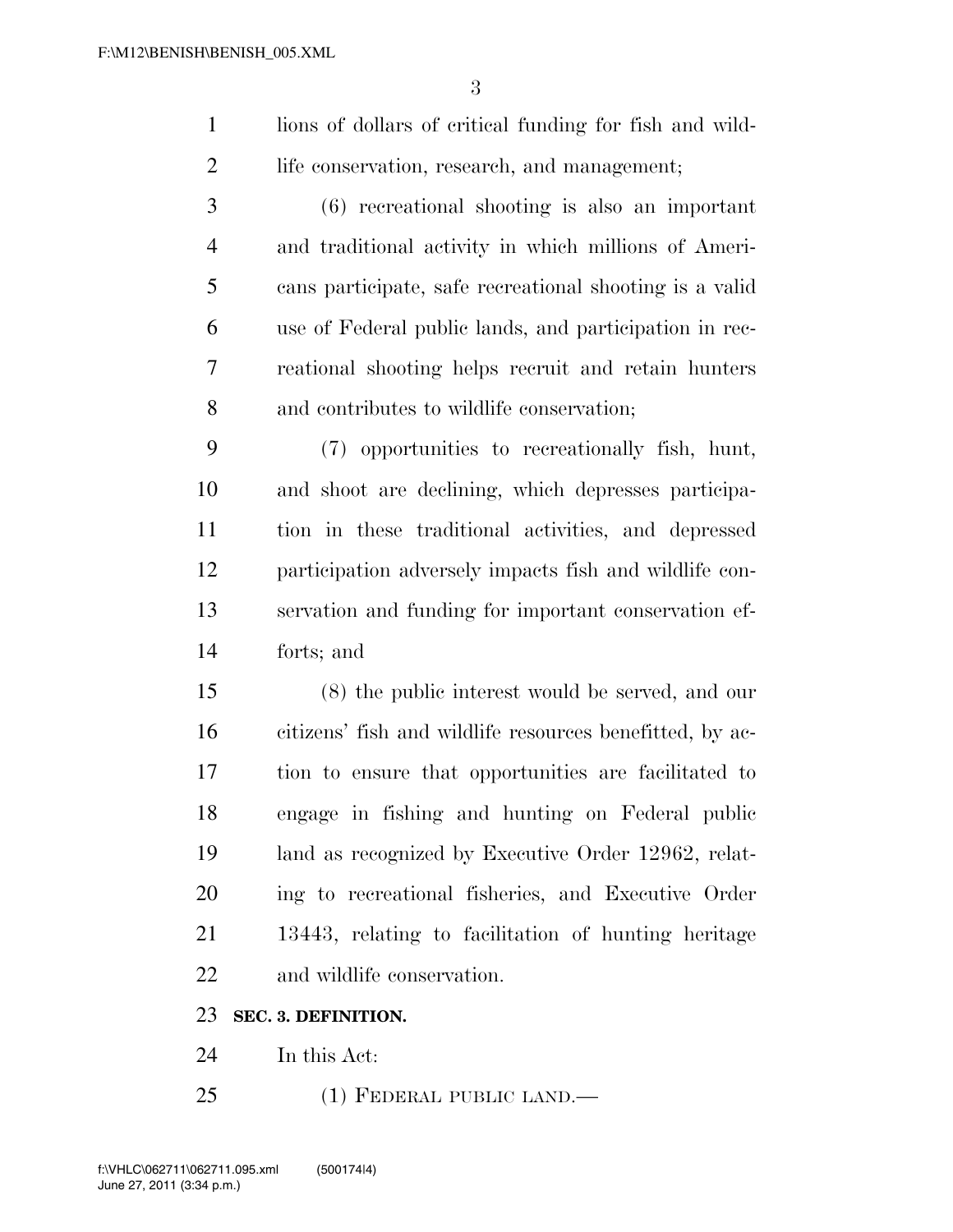| $\mathbf{1}$   | (A) IN GENERAL.—Except as provided in             |
|----------------|---------------------------------------------------|
| $\overline{2}$ | subparagraph (B), the term "Federal public        |
| 3              | land" means any land or water that is—            |
| $\overline{4}$ | (i) owned by the United States; and               |
| 5              | (ii) managed by a Federal agency (in-             |
| 6              | cluding the Department of the Interior and        |
| $\overline{7}$ | the Forest Service) for purposes that in-         |
| 8              | clude the conservation of natural resources.      |
| 9              | (B) EXCLUSION.—The term "Federal pub-             |
| 10             | lic land" does not include any land or water      |
| 11             | held in trust for the benefit of Indians or other |
| 12             | Native Americans.                                 |
| 13             | $(2)$ HUNTING.—                                   |
| 14             | (A) IN GENERAL.—Except as provided in             |
| 15             | subparagraph (B), the term "hunting" means        |
| 16             | use of a firearm, bow, or other authorized        |
| 17             | means in the lawful—                              |
| 18             | (i) pursuit, shooting, capture, collec-           |
| 19             | tion, trapping, or killing of wildlife; or        |
| 20             | (ii) attempt to pursue, shoot, capture,           |
| 21             | collect, trap, or kill wildlife.                  |
| 22             | (B) EXCLUSION.—The term "hunting"                 |
| 23             | does not include the use of skilled volunteers to |
| 24             | cull excess animals (as defined by other Federal  |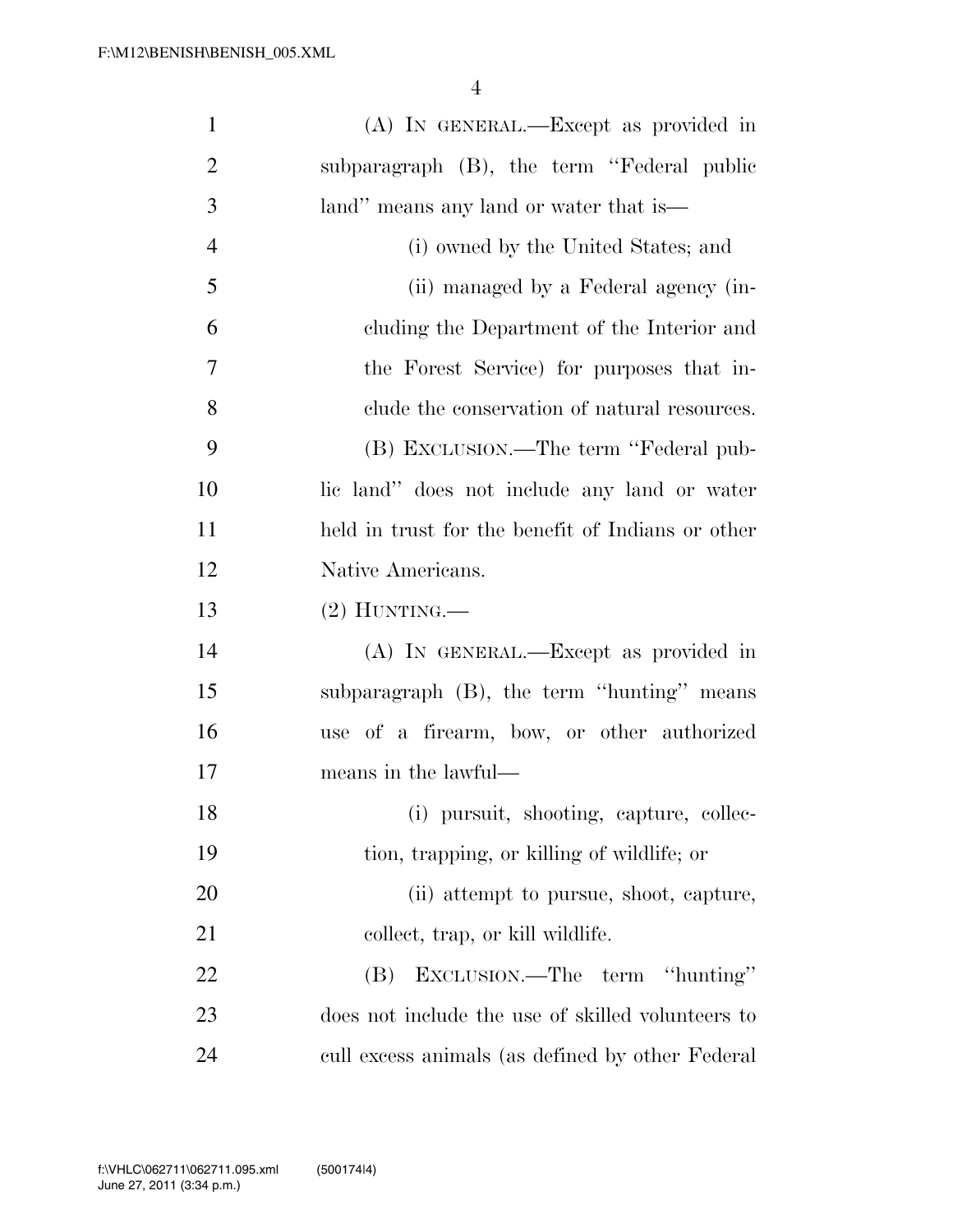| $\mathbf{1}$         | law, including laws applicable to the National                |
|----------------------|---------------------------------------------------------------|
| $\overline{2}$       | Park System).                                                 |
| 3                    | (3) RECREATIONAL FISHING.—The term "rec-                      |
| $\overline{4}$       | reational fishing" means the lawful—                          |
| 5                    | (A) pursuit, capture, collection, or killing                  |
| 6                    | of fish; or                                                   |
| 7                    | (B) attempt to capture, collect, or kill fish.                |
| 8                    | (4)<br>RECREATIONAL SHOOTING.—The<br>term                     |
| 9                    | "recreational shooting" means any form of sport,              |
| 10                   | training, competition, or pastime, whether formal or          |
| 11                   | informal, that involves the discharge of a rifle, hand-       |
| 12                   | gun, or shotgun, or the use of a bow and arrow.               |
|                      |                                                               |
| 13                   | SEC. 4. RECREATIONAL FISHING, HUNTING, AND SHOOT-             |
|                      | ING.                                                          |
|                      | (a) IN GENERAL.—Subject to valid existing rights              |
| 14<br>15<br>16       | and subsection (g), and cooperation with the respective       |
|                      | State and fish and wildlife agency, Federal public land       |
|                      | management officials shall exercise their authority under     |
|                      | existing law, including provisions regarding land use plan-   |
| 17<br>18<br>19<br>20 | ning, to facilitate use of and access to Federal public lands |
| 21                   | and waters for fishing, sport hunting, and recreational       |
| 22                   | shooting except as limited by—                                |
| 23                   | (1) statutory authority that authorizes action or             |
| 24                   | withholding action for reasons of national security,          |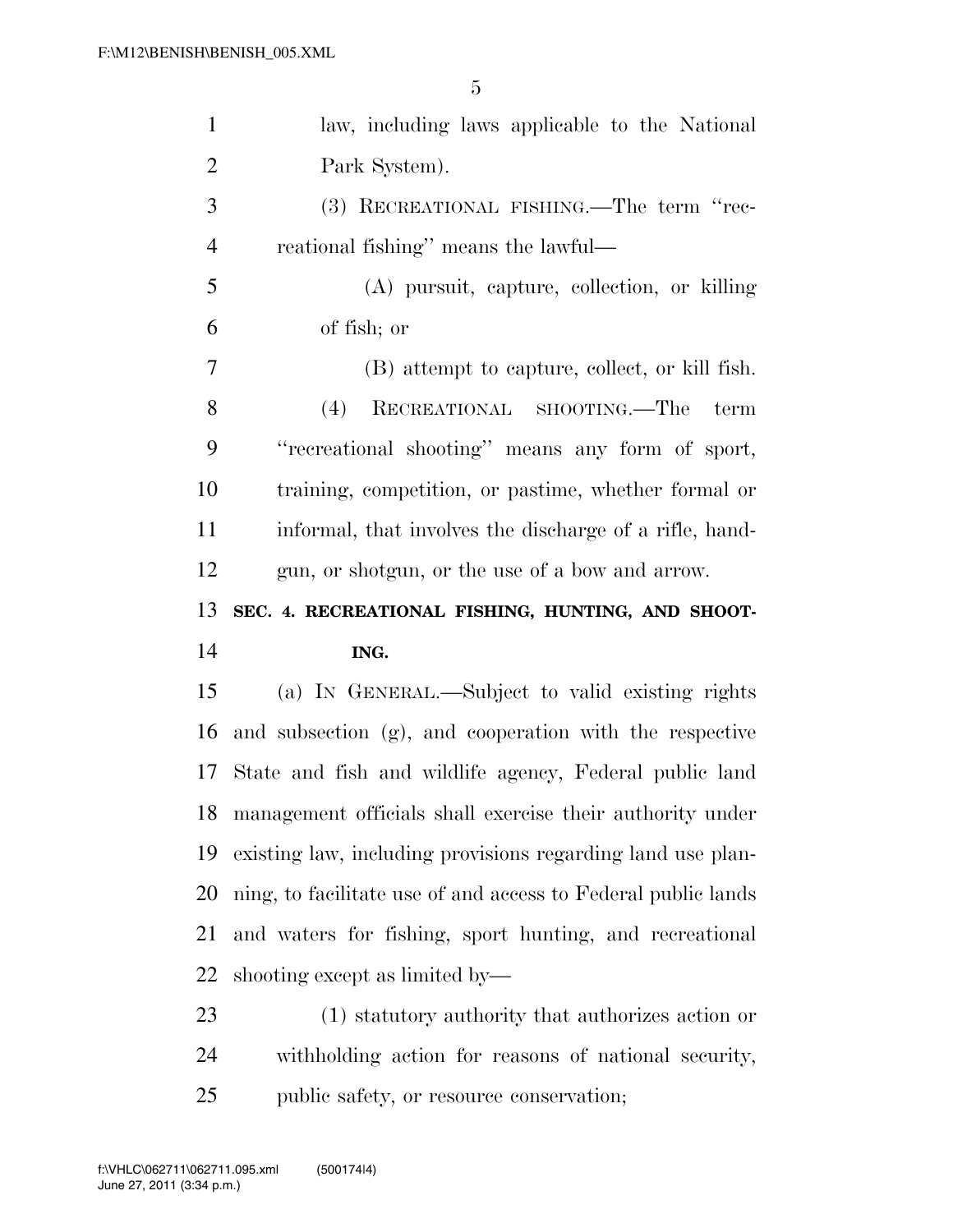| $\mathbf{1}$   | (2) any other Federal statute that specifically        |
|----------------|--------------------------------------------------------|
| $\overline{2}$ | precludes recreational fishing, hunting, or shooting   |
| 3              | on specific Federal public lands, waters, or units     |
| $\overline{4}$ | thereof; and                                           |
| 5              | (3) discretionary limitations on recreational          |
| 6              | fishing, hunting, and shooting determined to be nec-   |
| 7              | essary and reasonable as supported by the best sci-    |
| 8              | entific evidence and advanced through a transparent    |
| 9              | public process.                                        |
| 10             | (b) MANAGEMENT.—Consistent with subsection (a),        |
| 11             | the head of each Federal public land management agency |
| 12             | shall exercise its land management discretion—         |
| 13             | (1) in a manner that supports and facilitates          |
| 14             | recreational fishing, hunting, and shooting opportu-   |
| 15             | nities;                                                |
| 16             | (2) to the extent authorized under applicable          |
| 17             | State law; and                                         |
| 18             | (3) in accordance with applicable Federal law.         |
| 19             | $(e)$ PLANNING.—                                       |
| 20             | (1) EFFECTS OF PLANS AND ACTIVITIES.—                  |
| 21             | (A) EVALUATION OF EFFECTS ON OPPOR-                    |
| 22             | TUNITIES TO ENGAGE IN RECREATIONAL FISH-               |
| 23             | ING, HUNTING, OR SHOOTING.—Federal public              |
| 24             | land planning documents, including land re-            |
| 25             | sources management plans, resource manage-             |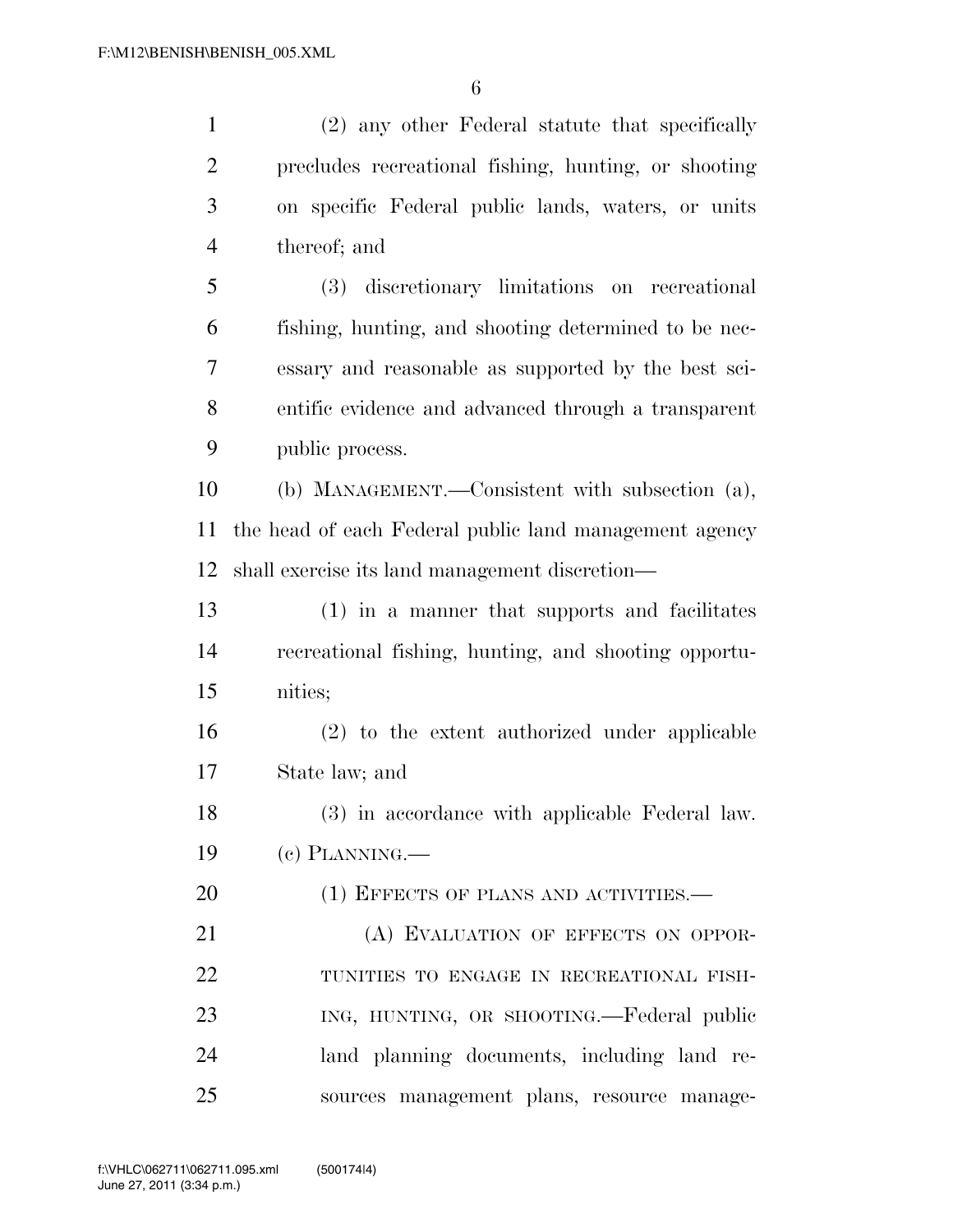ment plans, travel management plans, general management plans, and comprehensive con- servation plans, shall include a specific evalua- tion of the effects of such plans on opportuni- ties to engage in recreational fishing, hunting, or shooting.

 (B) NOT MAJOR FEDERAL ACTION.—No action taken under this Act, or under section 4 of the National Wildlife Refuge System Admin- istration Act of 1966 (16 U.S.C. 668dd), either individually or cumulatively with other actions involving Federal public lands, shall be consid- ered to be a major Federal action significantly affecting the quality of the human environment, and no additional identification, analysis, or consideration of environmental effects, including cumulative effects, is necessary or required.

18 (C) OTHER ACTIVITY NOT CONSIDERED.— The fact that recreational fishing, hunting, or shooting occurs on adjacent or nearby public or private lands shall not be considered in deter- mining which Federal public lands are open for these activities or for setting levels of use for 24 these activities.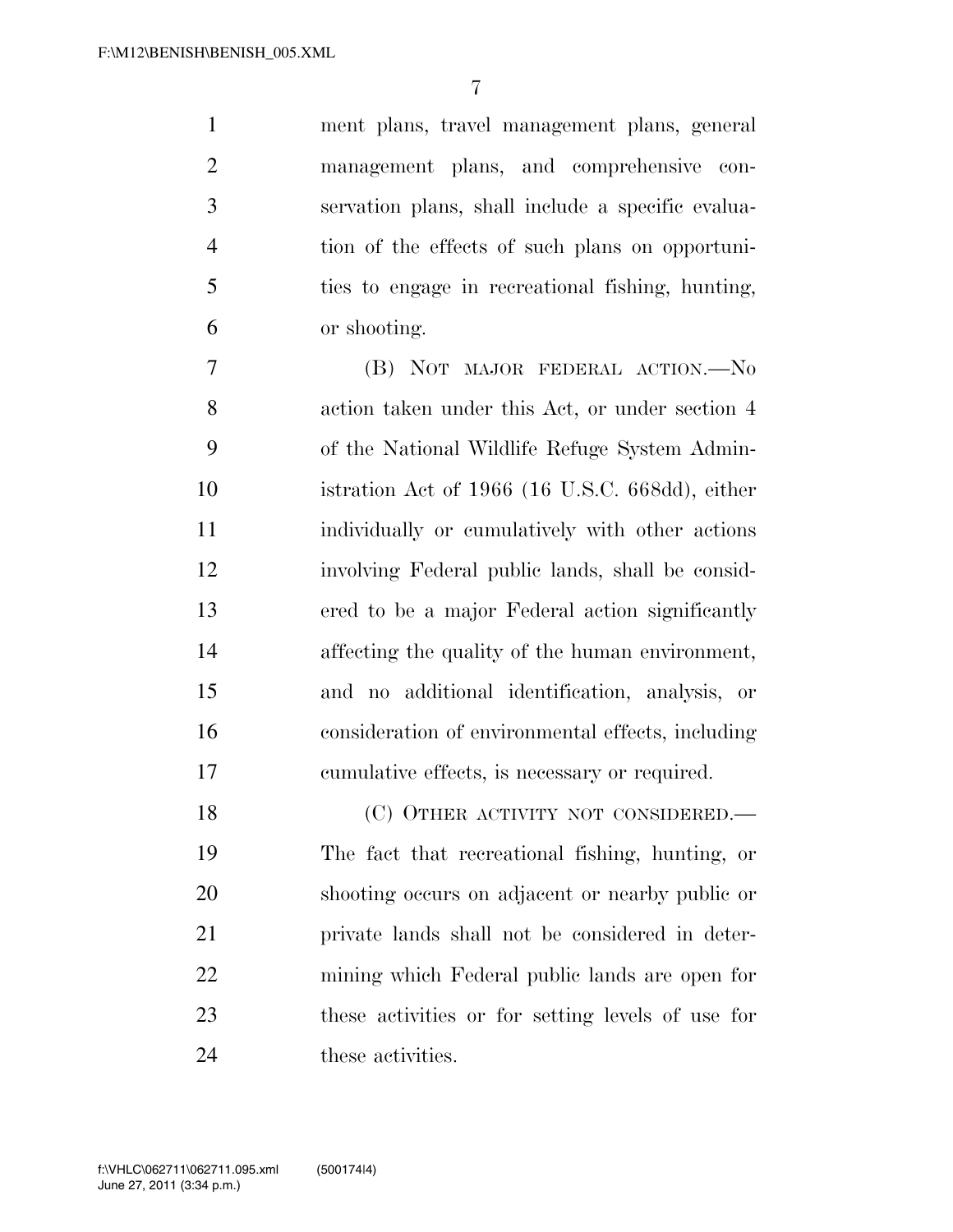(2) USE OF VOLUNTEERS.—If hunting is pro- hibited by law, all Federal public land planning doc-3 uments of listed in paragraph  $(1)(A)$  of an agency shall, after appropriate coordination with State fish and wildlife agency, allow the participation of skilled volunteers in the culling and other management of wildlife populations on Federal public lands unless the head of the agency demonstrates, based on the best scientific data available or applicable Federal statutes, why skilled volunteers shall not be used to control overpopulations of wildlife on the land that is the subject of the planning documents.

 (d) BUREAU OF LAND MANAGEMENT AND FOREST SERVICE LANDS.—

 (1) LANDS OPEN.—Lands under the jurisdic- tion of the Bureau of Land Management and the Forest Service, including lands designated as wilder- ness or administratively classified as wilderness eligi- ble or suitable and primitive or semi-primitive areas but excluding lands on the Outer Continental Shelf, shall be open to recreational fishing, hunting, and shooting unless the managing Federal agency acts to close lands to such activity. Lands may be subject to closures or restrictions if determined by the head of the agency to be necessary and reasonable and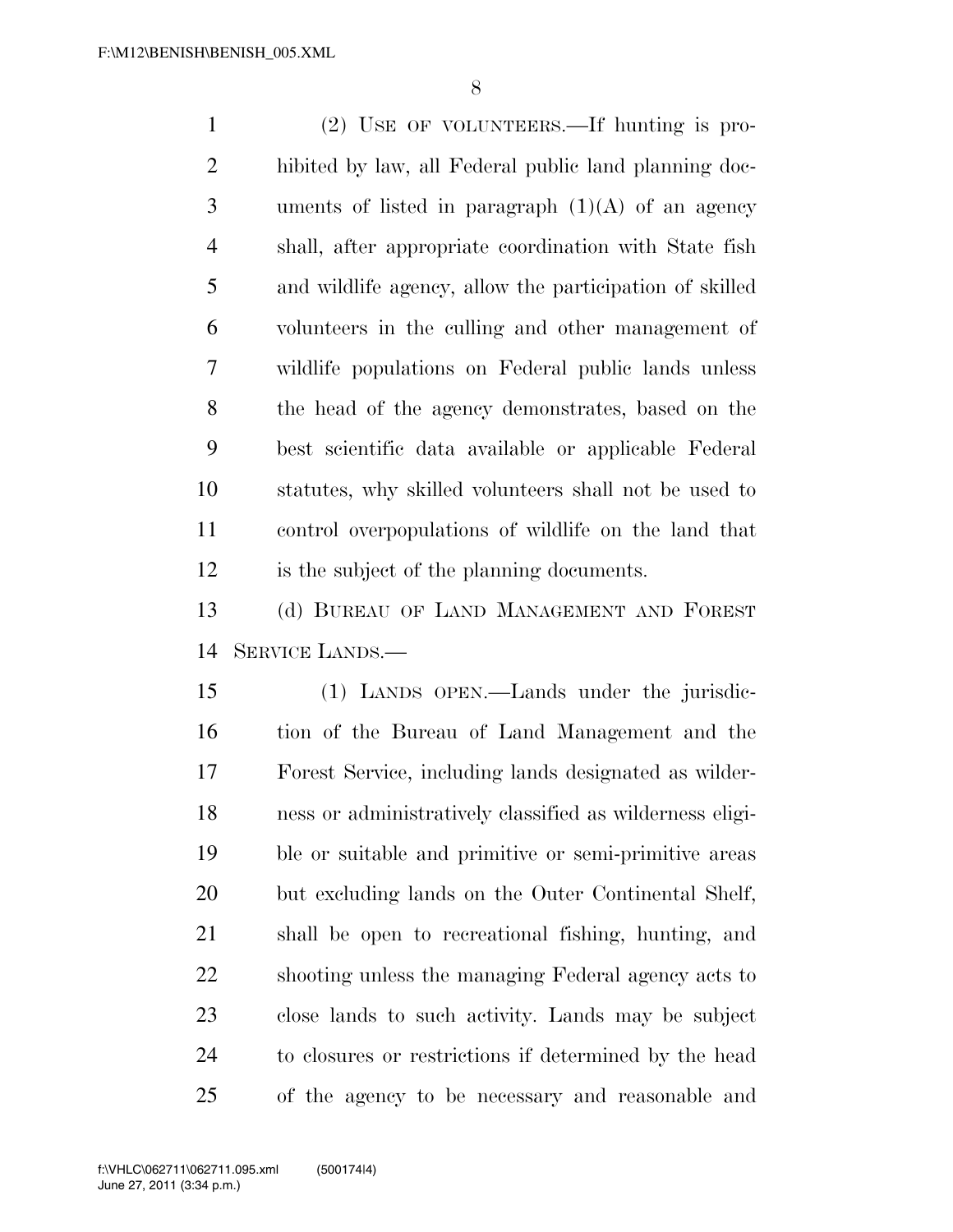| $\mathbf{1}$   | supported by facts and evidence, for purposes includ-   |
|----------------|---------------------------------------------------------|
| $\overline{2}$ | ing resource conservation, public safety, energy or     |
| 3              | mineral production, energy generation or trans-         |
| $\overline{4}$ | mission infrastructure, water supply facilities, pro-   |
| 5              | tection of other permittees, protection of private      |
| 6              | property rights or interests, national security, or     |
| 7              | compliance with other law. The head of the agency       |
| 8              | shall publish public notice of such closure or restric- |
| 9              | tion before it is effective, unless the closure or re-  |
| 10             | striction is mandated by other law.                     |
| 11             | $(2)$ SHOOTING RANGES.—                                 |
| 12             | (A) IN GENERAL.—The head of each Fed-                   |
| 13             | eral agency—                                            |
| 14             | (i) may lease its lands for shooting                    |
| 15             | ranges; and                                             |
| 16             | (ii) may designate specific lands for                   |
| 17             | recreational shooting activities.                       |
| 18             | (B) LIMITATION ON LIABILITY.—Any des-                   |
| 19             | ignation under subparagraph $(A)(ii)$ shall not         |
| 20             | subject the United States to any civil action or        |
| 21             | claim for monetary damages for injury or loss           |
| 22             | of property or personal injury or death caused          |
| 23             | by any activity occurring at or on such des-            |
| 24             | ignated lands.                                          |
| 25             | (e) NECESSITY IN WILDERNESS AREAS.—                     |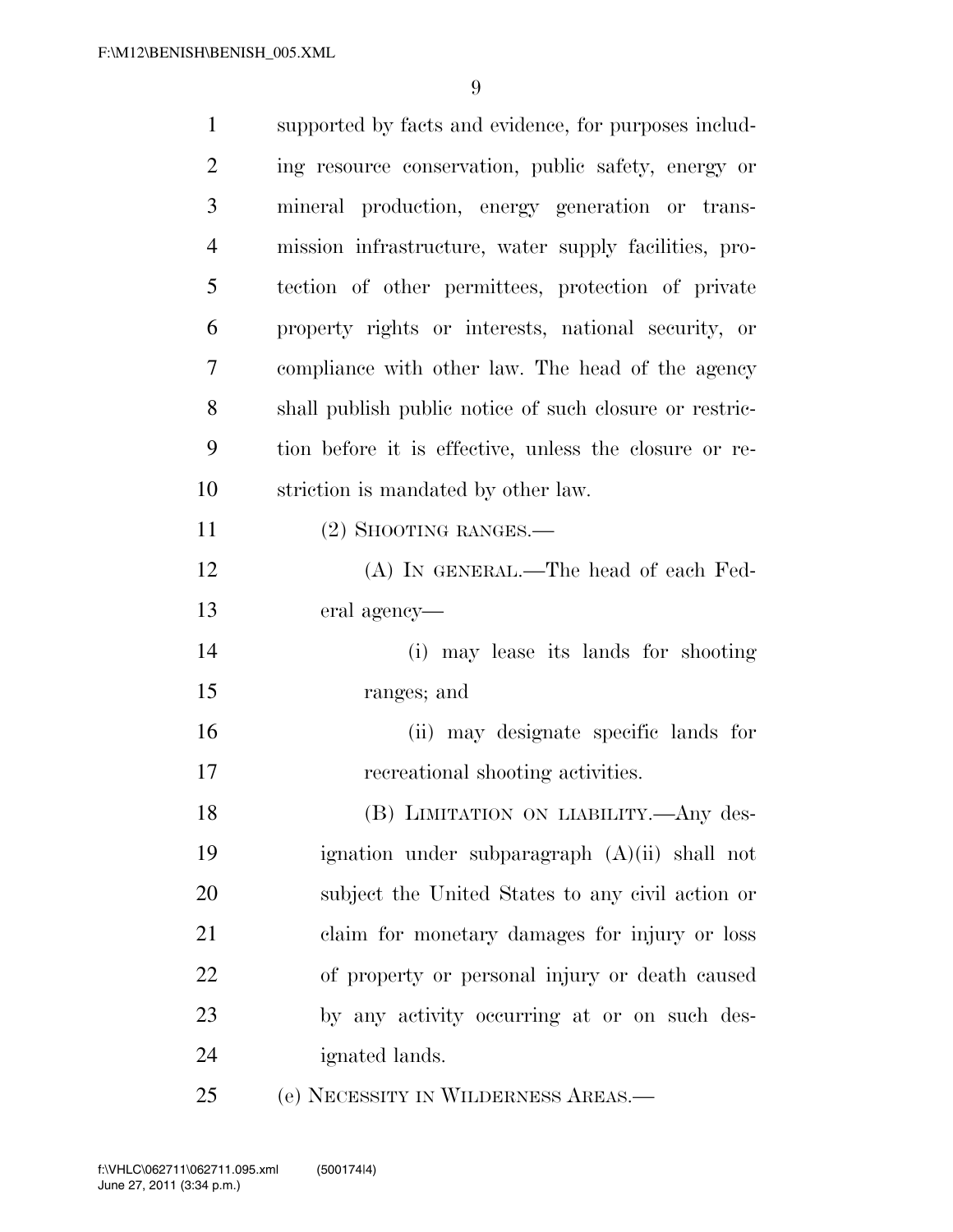(1) The provision of opportunities for hunting, fishing and recreational shooting, and the conserva- tion of fish and wildlife to provide sustainable use recreational opportunities on designated wilderness areas on Federal public lands shall constitute meas- ures necessary to meet the minimum requirements for the administration of the wilderness area.

 (2) The ''within and supplemental to'' Wilder- ness purposes, as provided in Public Law 88–577, section 4(c), means that any requirements imposed by that Act shall be implemented only insofar as they facilitate or enhance the original or primary purpose or purposes for which the Federal public lands or Federal public land unit was established and do not materially interfere with or hinder such purpose or purposes.

(f) ANNUAL REPORT.—

 (1) IN GENERAL.—Not later than October 1 of each year, the head of each Federal agency who has authority to manage Federal public land on which fishing, hunting, or recreational shooting occurs shall publish in the Federal Register and submit to the Committee on Natural Resources of the House of Representatives and the Committee on Energy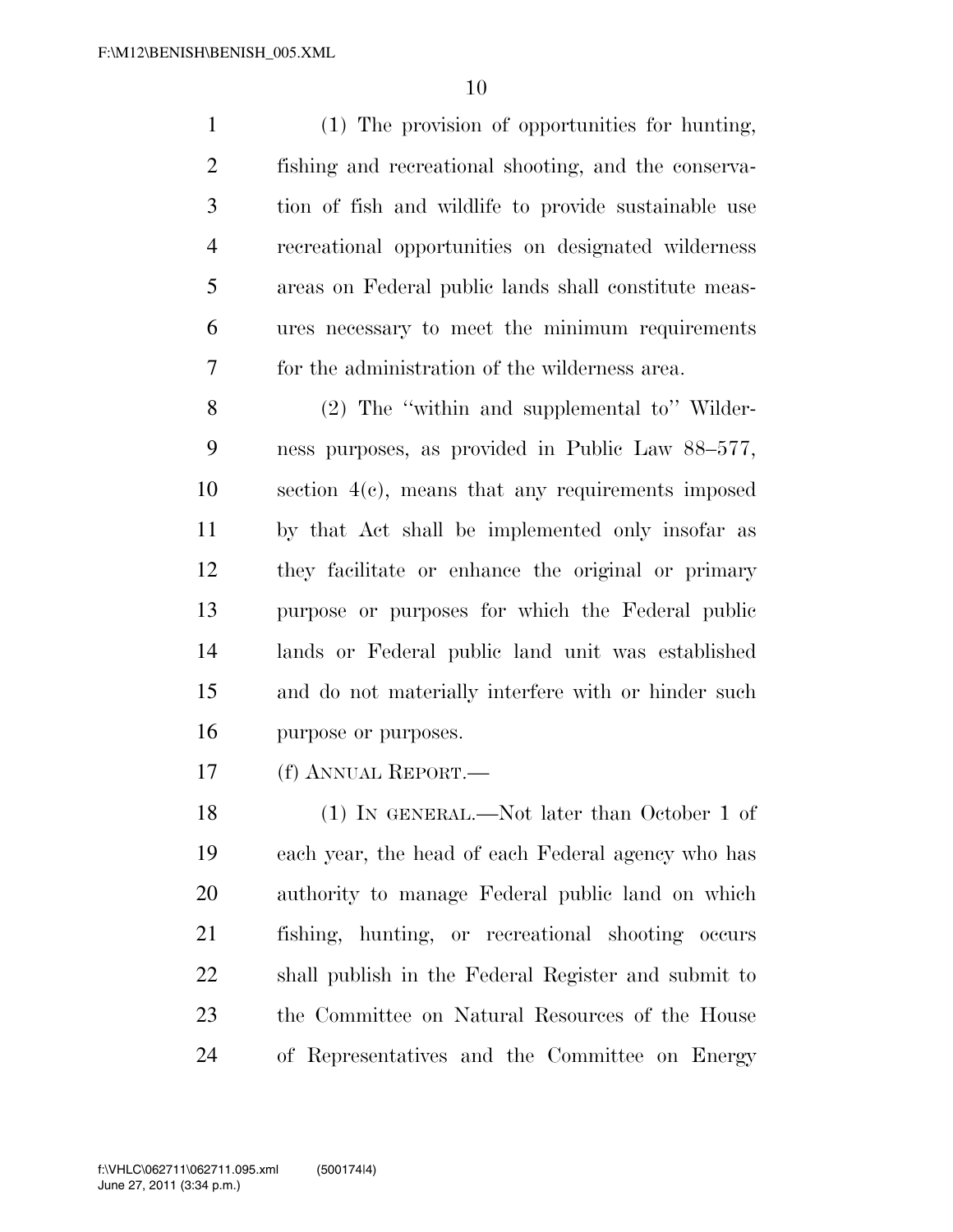| $\mathbf{1}$   | and Natural Resources of the Senate a report that  |
|----------------|----------------------------------------------------|
| $\overline{2}$ | describes—                                         |
| 3              | (A) any Federal public land administered           |
| $\overline{4}$ | by the agency head that was closed to rec-         |
| 5              | reational fishing, sport hunting, or shooting at   |
| 6              | any time during the preceding year; and            |
| 7              | (B) the reason for the closure.                    |
| 8              | (2) CLOSURES OR SIGNIFICANT RESTRICTIONS           |
| 9              | OF 640 OR MORE ACRES.-                             |
| 10             | (A) IN GENERAL.—Other than closures                |
| 11             | under subsection (c), the withdrawal, any          |
| 12             | change of classification, or any change of man-    |
| 13             | agement status that effectively closes or signifi- |
| 14             | cantly restricts 640 or more contiguous acres of   |
| 15             | Federal public land or water to access or use      |
| 16             | for fishing or hunting or activities related to    |
| 17             | fishing and hunting (or both) shall take effect    |
| 18             | only if, before the date of withdrawal or change,  |
| 19             | the head of the Federal agency that has juris-     |
| 20             | diction over the Federal public land or water—     |
| 21             | (i) publishes notice of the closure,               |
| 22             | withdrawal, or significant restriction;            |
| 23             | demonstrates that coordination<br>(ii)             |
| 24             | has occurred with a State fish and wildlife        |
| 25             | agency; and                                        |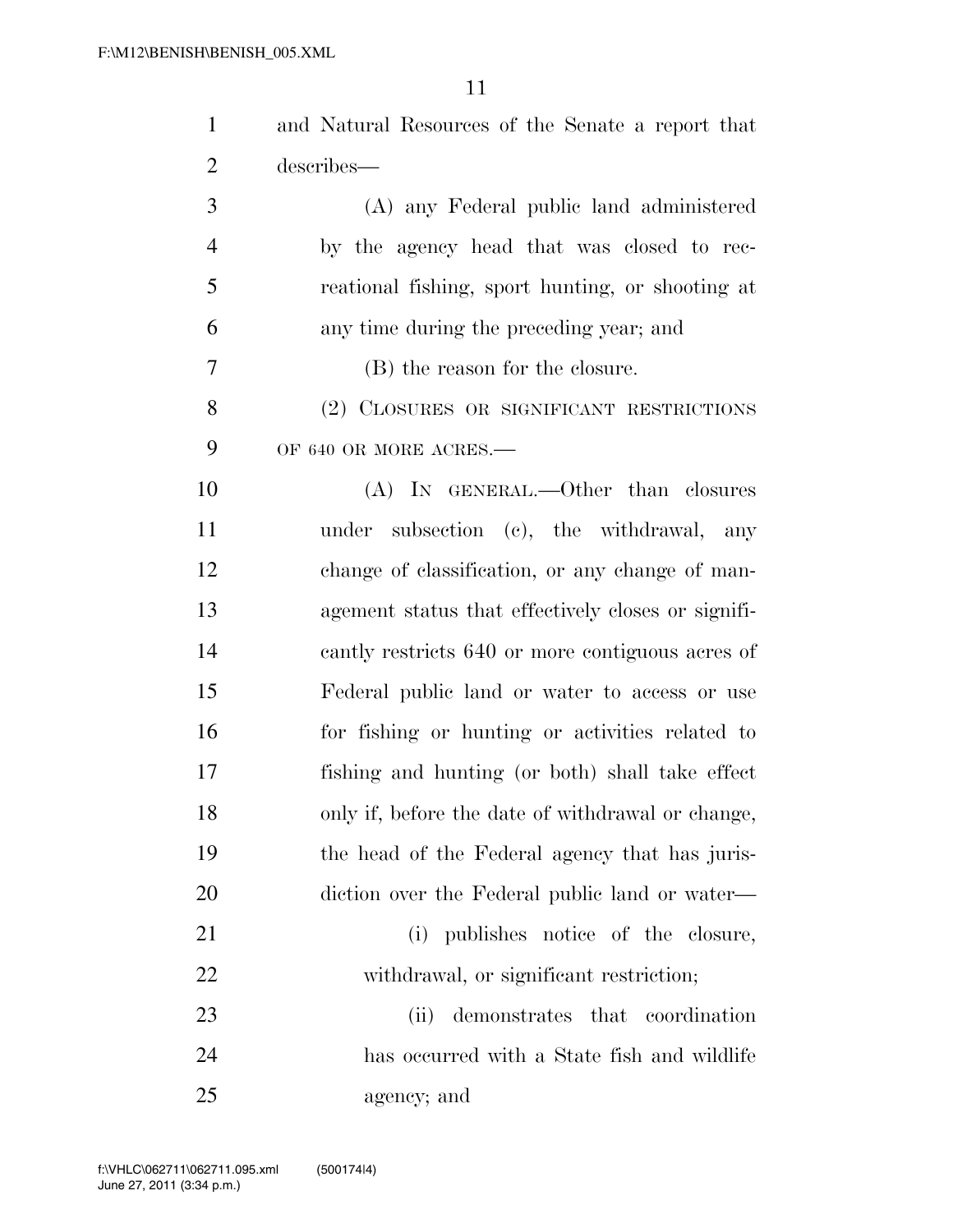| $\mathbf{1}$   | submits to the Committee<br>(iii)<br>on                      |
|----------------|--------------------------------------------------------------|
| $\overline{2}$ | Natural Resources of the House of Rep-                       |
| 3              | resentatives and the Committee on Energy                     |
| $\overline{4}$ | and Natural Resources of the Senate writ-                    |
| $\mathfrak{S}$ | ten notice of the withdrawal, change, or                     |
| 6              | significant restriction.                                     |
| 7              | (B)<br>AGGREGATE OR CUMULATIVE<br>EF-                        |
| 8              | FECTS.—If the aggregate or cumulative effect                 |
| 9              | of small closures or significant restrictions af-            |
| 10             | fects 640 or more acres, such small closures or              |
| 11             | significant restrictions shall be subject to these           |
| 12             | requirements.                                                |
| 13             | (g) AREAS NOT AFFECTED.—Nothing in this Act re-              |
| 14             | quires the opening of national park or national monu-        |
| 15             | ments under the jurisdiction of the National Park Service    |
| 16             | to hunting or recreational shooting.                         |
| 17             | (h) NO PRIORITY.—Nothing in this Act requires a              |
| 18             | Federal agency to give preference to recreational fishing,   |
| 19             | hunting, or shooting over other uses of Federal public land  |
| 20             | or over land or water management priorities established      |
| 21             | by Federal law.                                              |
| 22             | (i) CONSULTATION WITH COUNCILS.—In fulfilling                |
| 23             | the duties set forth in this Act, the heads of Federal agen- |
| 24             | cies shall consult with respective advisory councils as es-  |

tablished in Executive Orders 12962 and 13443.